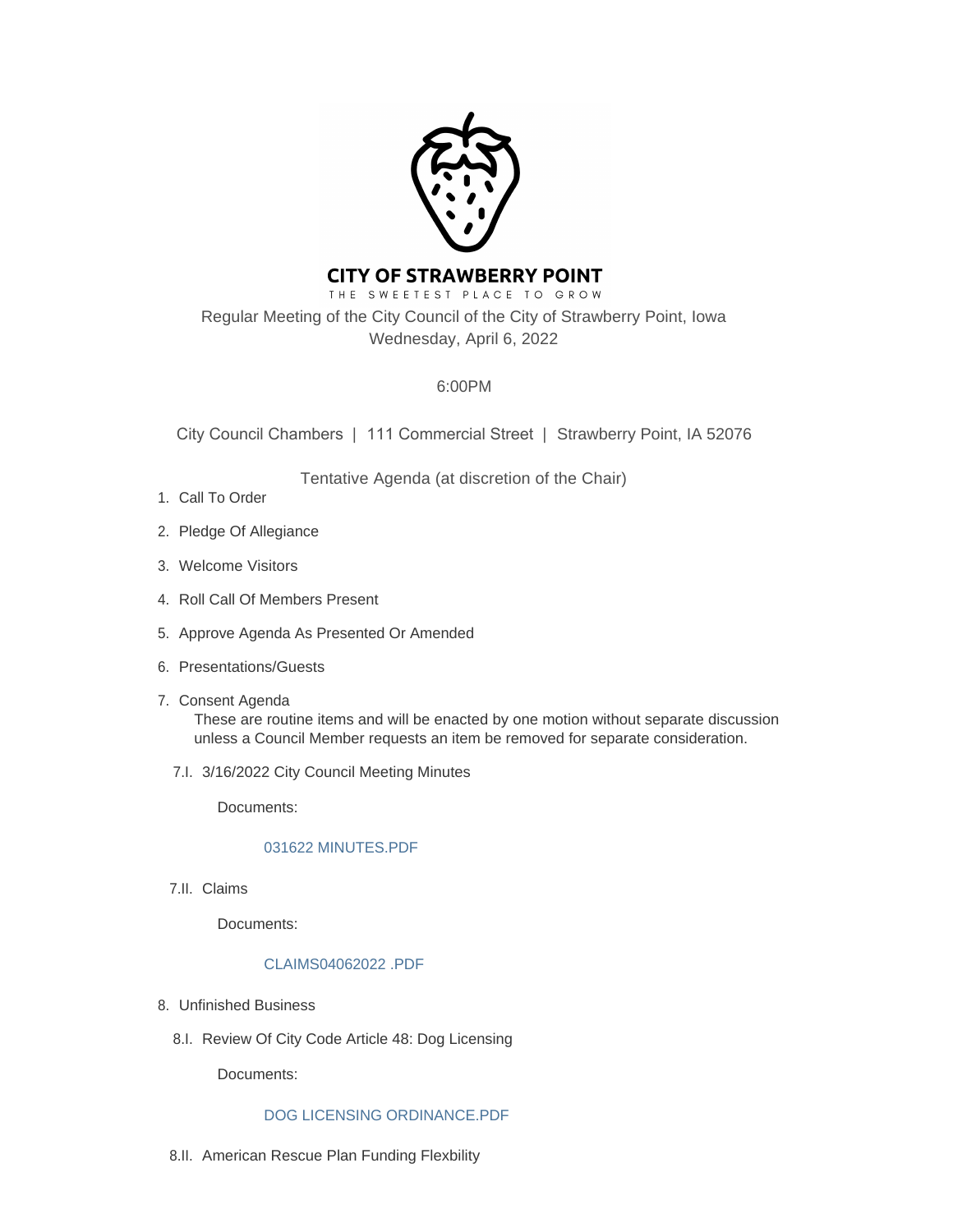- 9. Information
	- 9.I. Ambulance Board Minutes 3/22/2022

Documents:

### [SPAMBULANCEMIN\\_MARCH22.PDF](http://www.strawberrypt.com/AgendaCenter/ViewFile/Item/658?fileID=546)

- 10. New Business
	- 10.I. Nachtman Land Purchase Proposal

Documents:

### [NACHTMAN PROPOSAL MAP ZOOMED OUT.PDF](http://www.strawberrypt.com/AgendaCenter/ViewFile/Item/638?fileID=536) [NACHTMAN PROPOSAL MAP.PDF](http://www.strawberrypt.com/AgendaCenter/ViewFile/Item/638?fileID=537)

- 10.II. Appoint Ambulance Board Member: Walt Zehr
- 10.III. Ambulance Service E911 Board Member
- 10.IV. Ordinance #22-02 Amending City Code Section 58.04: Qualifications Of Board Members (Ambulance Board)

Documents:

### [ORDINANCE 22-02 MODIFICATION OF ARTICLE 58 AMBULANCE](http://www.strawberrypt.com/AgendaCenter/ViewFile/Item/633?fileID=543)  BOARD.PDF

10.V. Consumer Confidence Report

Documents:

#### [2021CCR.PDF](http://www.strawberrypt.com/AgendaCenter/ViewFile/Item/654?fileID=551)

10.VI. Upper Mississippi Gaming Pre-Application Submission Approval

Documents:

[2022-PRE-APPLICATION UMGC FIRE FANS.PDF](http://www.strawberrypt.com/AgendaCenter/ViewFile/Item/636?fileID=547) [FIRE FAN SPECS.PDF](http://www.strawberrypt.com/AgendaCenter/ViewFile/Item/636?fileID=548) [2022-PRE-APPLICATION UMGC POOL SHADE.PDF](http://www.strawberrypt.com/AgendaCenter/ViewFile/Item/636?fileID=549) [POOLSHADEQUOTE.PDF](http://www.strawberrypt.com/AgendaCenter/ViewFile/Item/636?fileID=550)

- 10. VII. Accept Resignation Of City Administrator/Clerk
- 10. VIII. Deputy City Clerk Temporary Duties
	- 10. VIII.i. Resolution Temporarily Amending Deputy City Clerk Hourly Wage

Documents:

### [RES SETTING SALARIES JJ TEMP.PDF](http://www.strawberrypt.com/AgendaCenter/ViewFile/Item/656?fileID=552)

10.IX. Resolution Adopting Police Department Policies & Procedures Manual

Documents: